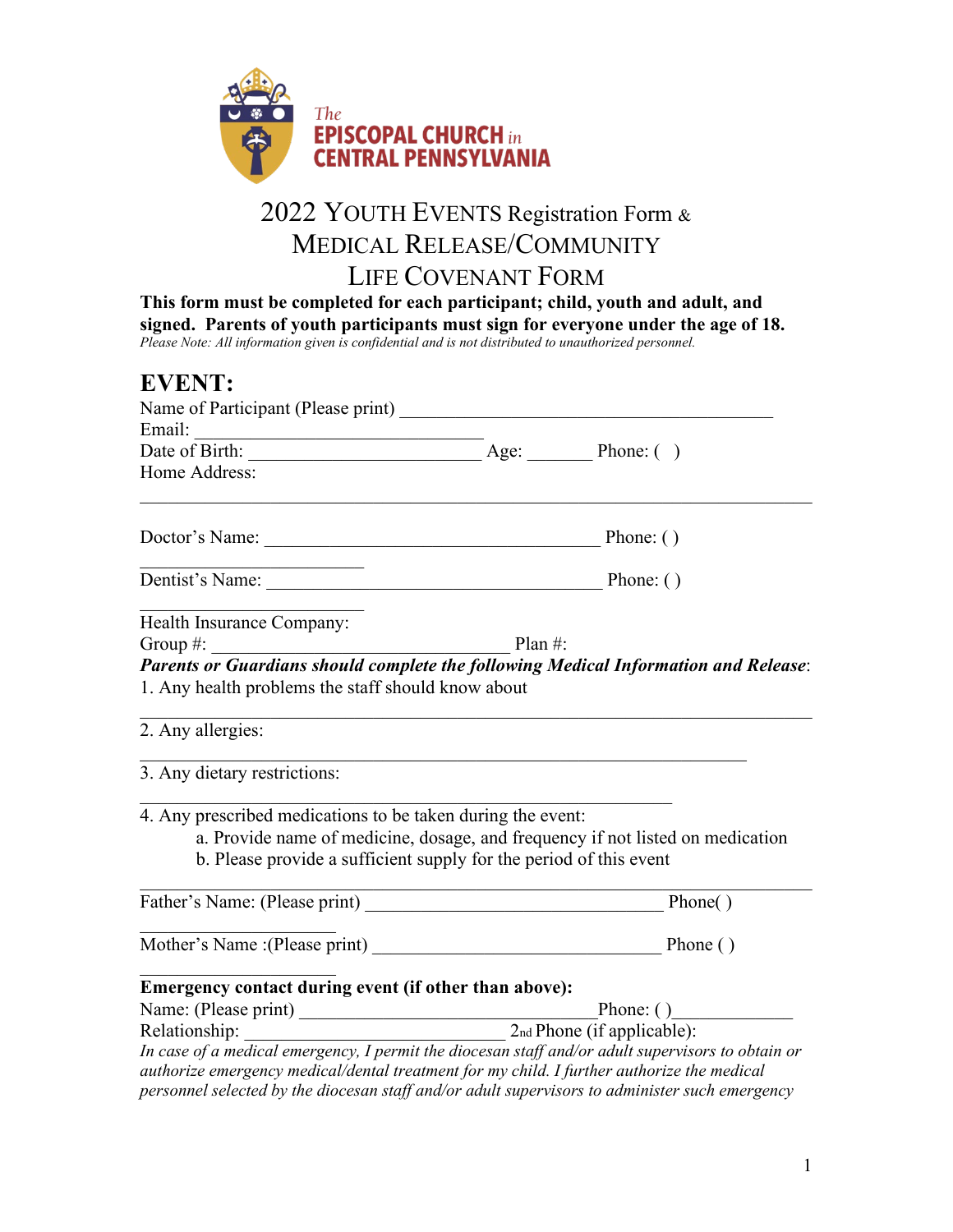

*treatment, including injections, anesthesia, or surgery as they deem necessary. I understand I will be notified of this emergency as soon as possible.*

Parents Signature: <u>Date:</u> :

# Please read and sign the following:

### COMMUNITY LIFE STANDARDS FOR DIOCESAN YOUTH EVENTS

1. Illegal use of drugs, tobacco products and alcohol is strictly prohibited during the event.

2. There will be a set curfew at the events. Participants are expected to abide by curfew times and rules as defined at the event. Everyone will be expected to attend the entire event and participate in all scheduled activities.

3. No visitors allowed during youth events. A visitor is defined as a person, who is unexpected, not registered, and/or does not contribute to the conference.

4. No one leaves the site of the event without the permission of the adult in charge of the event.

5. Youth may not drive participants (other youth) during youth events. All drivers during youth events must be on the program team and must **be 25 years** of age or older.

6. The diocese does not provide transportation to and from youth events unless otherwise stated for a specific event. All transportation arrangements are to be made with parental permission. Youth planning to travel away from an event with a youth driver, other than who they arrived with, need to have written permission from their parent(s).

7. Visiting in defined sleeping areas by members of the opposite sex is prohibited. All meetings of friends of the opposite sex will occur in designated community areas. 8. Public displays of affection are a distraction from participation in the event, will not be allowed.

9. Offensive language and offensive conversation is prohibited.

**Expectations:** Participants will seek and serve God in all things, loving thy neighbor as thyself; will accept responsibility for their own behavior and property; will respect the feelings, beliefs and property of others; will participate actively in all activities; will listen to and respect the staff and adult chaperones and obey all rules. Will follow the Safeguarding policies of the diocese of Central PA, all under the age of 21 will be supervised.

**A youth will be sent home immediately for breaking the rules below: ILLEGAL USE OF DRUGS, ALCOHOL OR TOBACCO PRODUCTS, LEAVING THE CONFERENCE SITE, BEING IN THE SAME BEDROOM OR SLEEPING**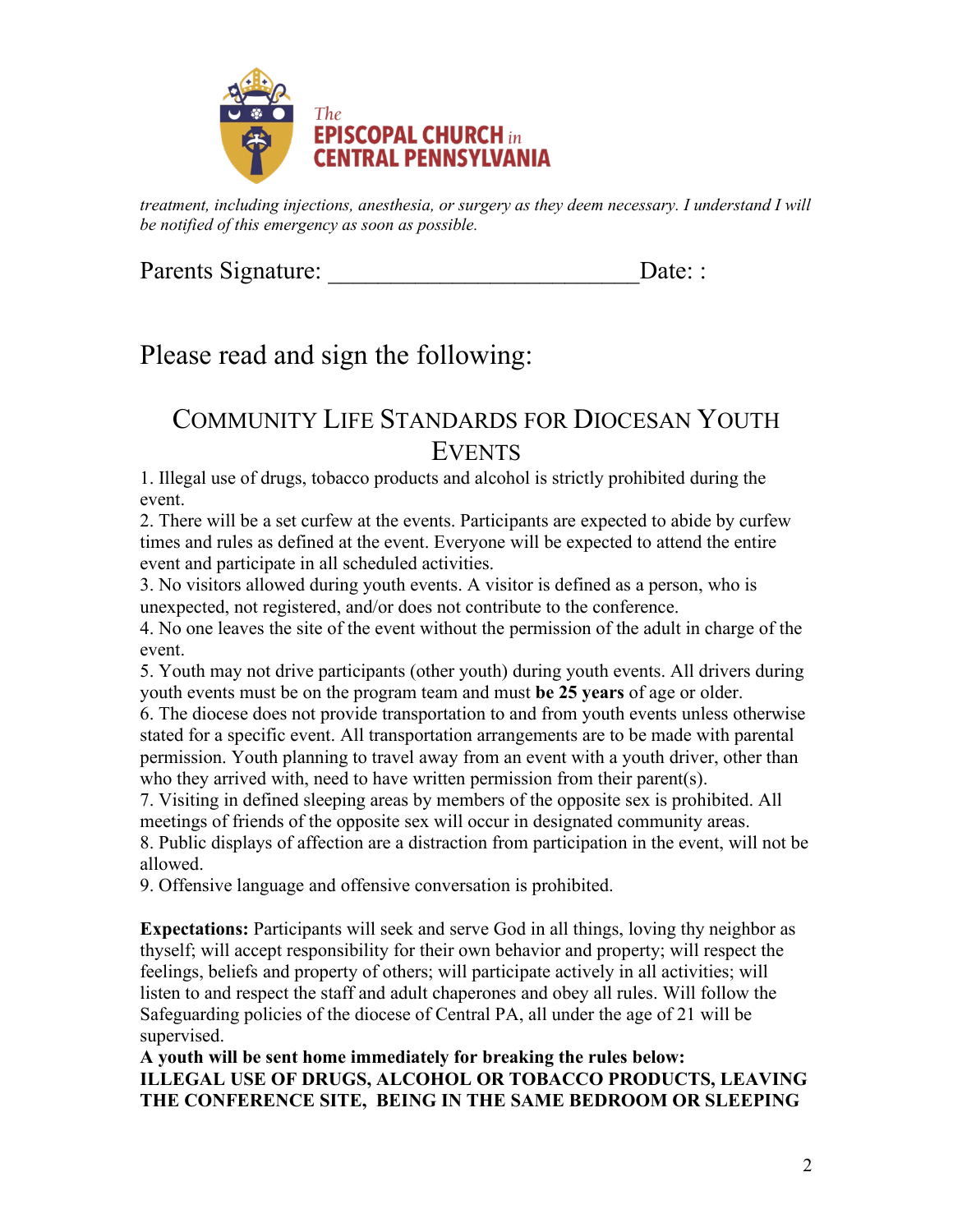

#### **AREA OF A MEMBER OF THE OPPOSITE SEX, or in another sleeping room not your own. LEAVING THE SITE OF THE EVENT WITHOUT PERMISSION**

The adult in charge of the event will make all decisions concerning sending anyone home. If a youth is to be sent home, it will be the responsibility of his/her parents or an adult designated by a parent to pick up the young person as soon as possible. If a youth is asked to leave, he/she may not attend Diocesan events for a period of one year. *I hereby agree to abide by all rules of this event. I fully understand the consequences if a rule is broken.* SIGNATURE OF YOUTH PARTICIPANT:

\_\_\_\_\_\_\_\_\_\_\_\_\_\_\_\_\_\_\_\_\_\_\_\_\_\_\_\_\_\_\_\_\_\_\_\_\_\_\_\_\_\_\_\_\_\_\_\_\_\_\_\_\_\_\_\_\_\_\_

PARISH:

SIGNATURE OF PARENT/GUARDIAN:

 $\text{DATE:}$ 

*I hereby agree to abide by all rules of this event. I fully understand the consequences if a rule is broken.*

 $\mathcal{L}_\text{G}$  , and the contribution of the contribution of the contribution of the contribution of the contribution of the contribution of the contribution of the contribution of the contribution of the contribution of t

SIGNATURE OF ADULT PARTICIPANT: DATE:

## DIOCESE OF CENTRAL PENNSYLVANIA RELEASE AGREEMENT

**Dear Parents and Guardians,**

**We want to inform you of our safety precautions at our diocesan youth events. Your youth will be required by our staff to wear safety equipment for activities requiring such protective gear. Even with safety equipment and our competent staff present, we want you to realize that any recreational activity has inherent dangers that no amount of care, caution, instruction, or expertise can totally eliminate.**

**IT IS IMPORTANT THAT THIS FORM IS FILLED OUT, SIGNED AND DATED BY THE PARENT OR GUARDIAN OF THE YOUTH. YOUR YOUTH WILL NOT BE PERMITTED TO ATTEND THE EVENT UNLESS WE HAVE RECEIVED ALL FORMS.**

**• In signing this document, I hereby certify that I give permission to my son or daughter to participate in the Diocesan youth events.**

**• I understand that pictures and videos are taken at these events. Unless otherwise indicated, I hereby give permission for the use of such pictures and videos of my youth for the promotion of diocesan youth events. Pictures may be posted on Diocesan website.** 

Initial here if permission is not granted.

**• In addition, I give permission for my son or daughter to be transported in approved vehicles for event activities, as well as transportation to and from medical facilities if necessary.**

**• I hereby agree by execution of this document to release the Diocese of Central**